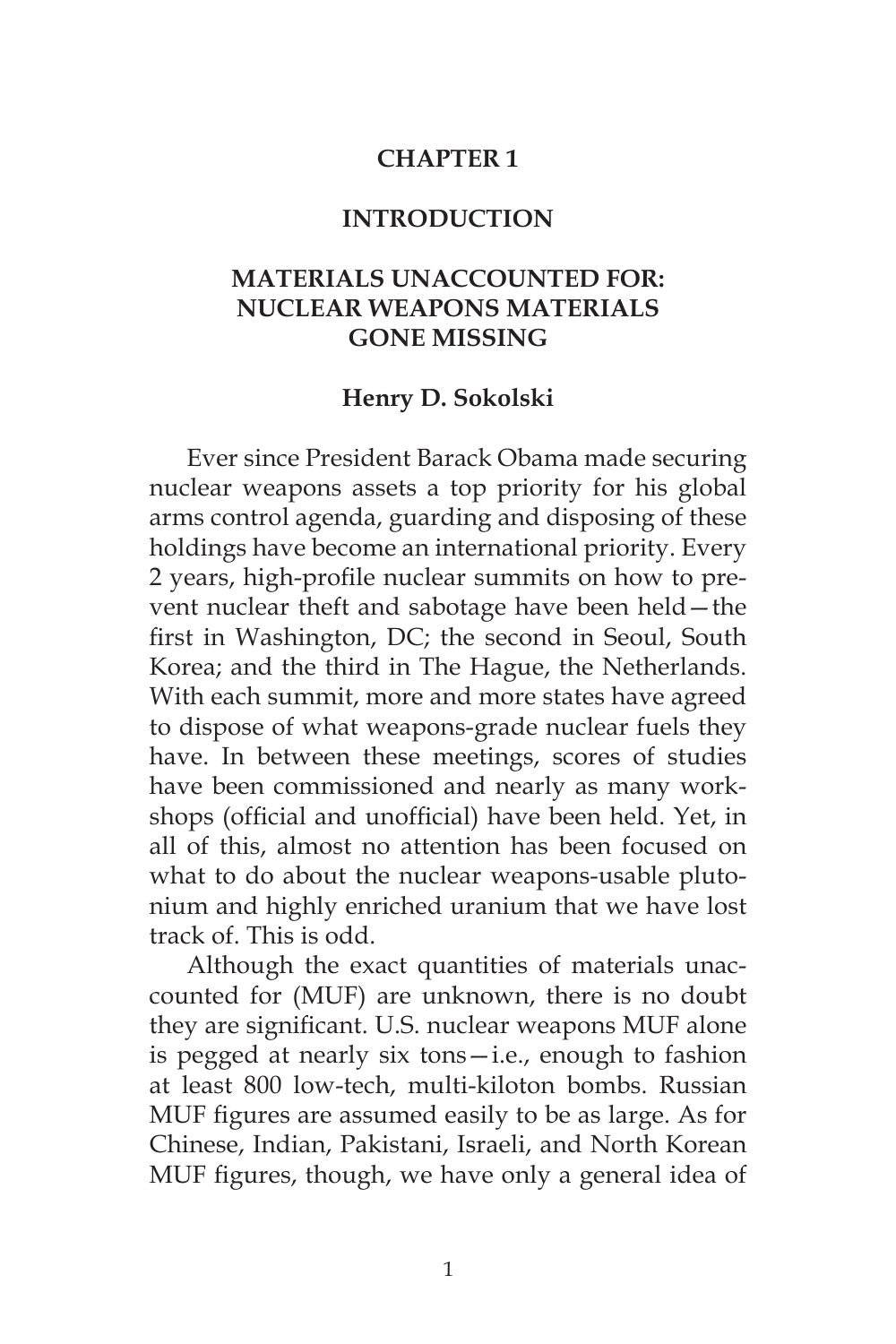what they might be. The civilian production of nuclear weapons-usable plutonium in the United States, United Kingdom (UK), Japan, France, and India also is a worry. We know that specific accounting losses in the case of civilian plutonium reprocessing and fuel making in the UK and Japan have been significant measured in scores of bombs worth. What they might be elsewhere, again, is unknown.

As for the possibility of military diversions, we now know that some of what was categorized as MUF has been spirited away to make bombs. In specific, at least 100 kilograms (kg) (and possibly much more) of U.S. weapons-grade uranium was stolen from a defense contractor in the 1960s to help fuel Israel's nuclear weapons program. Fortunately, the two largest fissile material producers, the United States and Russia, stopped making nuclear weapons-usable plutonium and uranium. Also, a small portion of the U.S. and Russian surpluses of these materials have been disposed of.

This helps at least cap the growth in MUF uncertainties. Also, so far, besides the Israeli case, there are no known cases of large nuclear thefts. Presumably, they would have become known by now. Finally, there is some solace in knowing that U.S. nuclear material accounting practices are now improved over those used during the Cold War.

Unfortunately, none of this helps answer precisely how much MUF has been produced or the extent to which we can prevent the generation of more MUF. Without these answers, reducing or capping existing nuclear weapons arsenals and blocking future nuclear proliferation must remain iffy propositions.

How likely is it that the International Atomic Energy Agency (IAEA) could detect a large amount of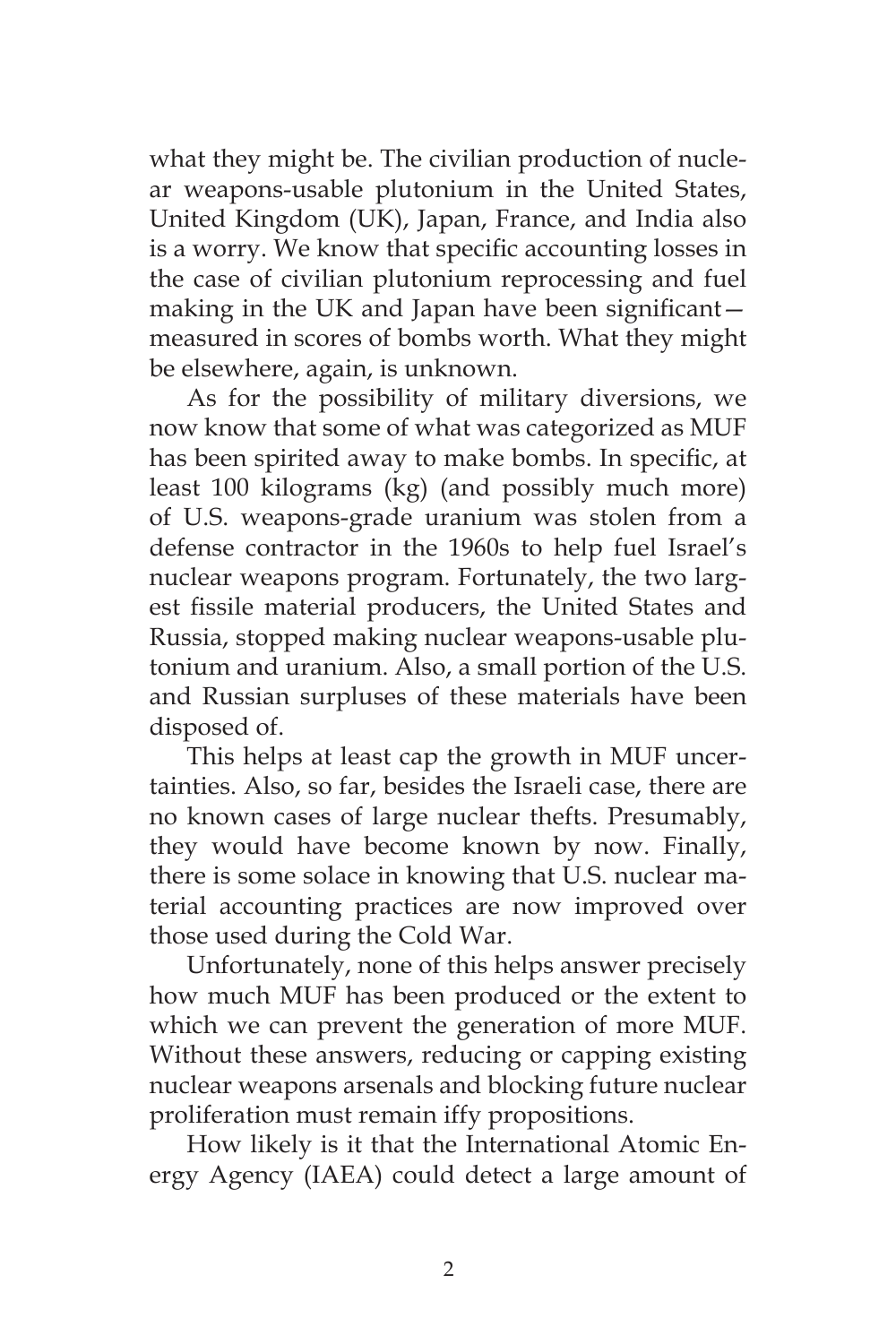MUF in a timely fashion even at declared civilian nuclear sites? What of its ability to detect smaller, incremental diversions? What of national means of detection? What can we learn from the history of civilian MUF discoveries in Japan and the UK and of military MUF in the United States and South Africa? How well can the IAEA or any existing nuclear material accountancy system track the production of special nuclear material or account for past production? What do the answers to these questions suggest with regard to the prospects of eliminating nuclear weapons and nuclear weapons material stockpiles?

As this volume makes clear, the answers are mixed at best. In the case of U.S. MUF, the discoveries of tons of material missing came well after the United States originally lost track of the material. Most of it has yet to be accounted for. The South African case remains a debate between analysts that trust what South African officials have claimed and those that still worry about persisting accounting discrepancies. In the few known IAEA MUF cases, there still are material balances outstanding that are quite large. More important, the IAEA privately admits that its ability to track production of nuclear fuels and to find covert nuclear enrichment and reprocessing plants is limited. None of this augurs well for the future. As for accounting for past production, there are clear limits.

A much larger question, of course, concerns enforcement: What, if anything, has been done when nuclear security understandings have been violated or there have been discoveries of significant amounts of MUF? In important cases, has the United States or other major states chosen to act or avert their gaze? Again, what history we have offers answers that are hardly encouraging. Too often and more often than not, the United States and its allies have averted